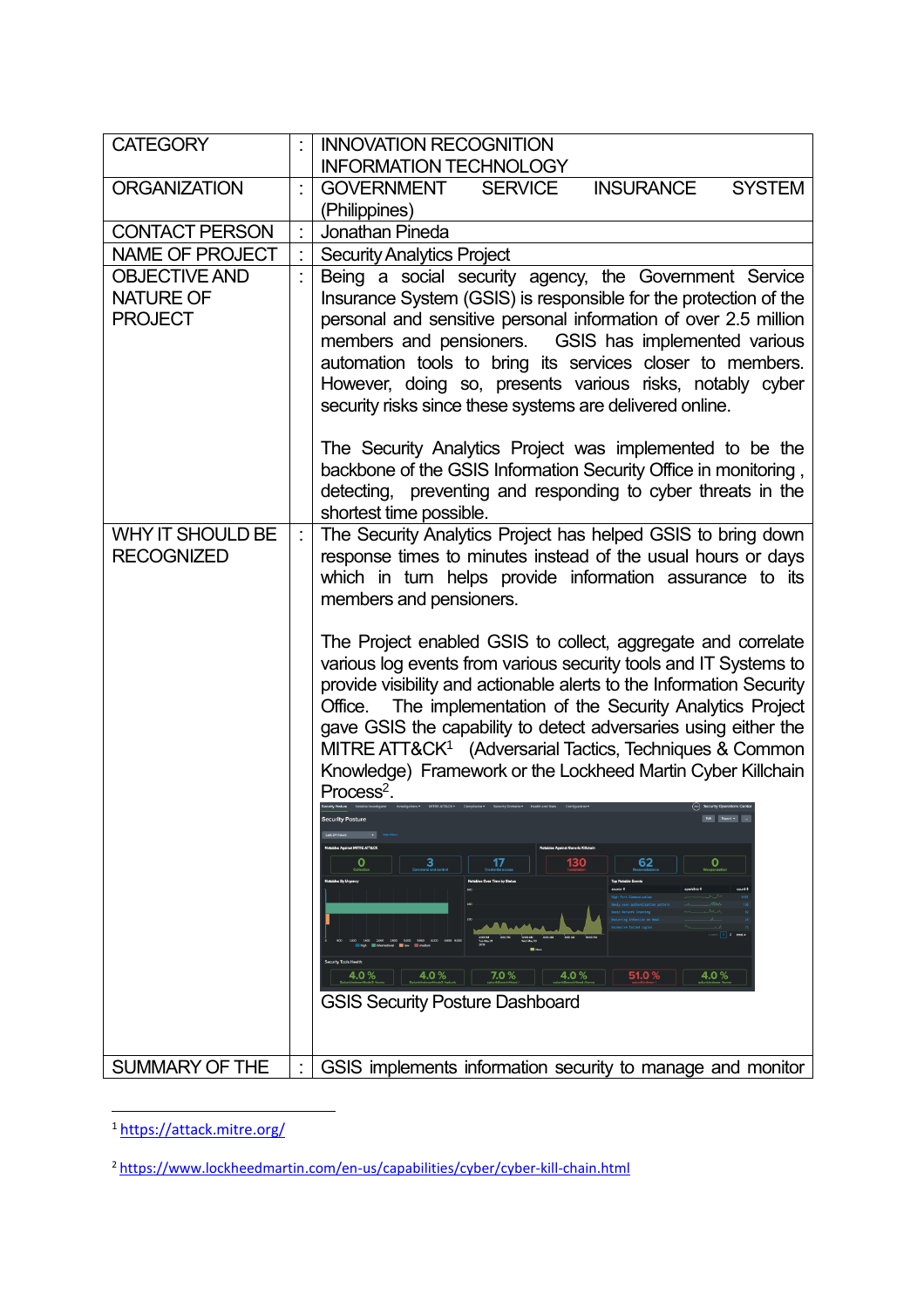| <b>PROJECT</b> | various security control solutions, providing defense in depth<br>protection to GSIS information and information systems to<br>protect member data. These solutions vary from gateway<br>protection systems consisting of next-gen firewalls, web<br>application firewalls, intrusion detection and prevention systems,<br>web and mail security and endpoint protection systems. In order<br>to manage and monitor all these solutions, the data and logs<br>they generate needs to be accessible and usable.                                                                                                                                                                                                                                                                                                                                                                                                                                                                                                                                                         |
|----------------|------------------------------------------------------------------------------------------------------------------------------------------------------------------------------------------------------------------------------------------------------------------------------------------------------------------------------------------------------------------------------------------------------------------------------------------------------------------------------------------------------------------------------------------------------------------------------------------------------------------------------------------------------------------------------------------------------------------------------------------------------------------------------------------------------------------------------------------------------------------------------------------------------------------------------------------------------------------------------------------------------------------------------------------------------------------------|
|                | The Security Analytics Project was implemented to be the<br>backbone for the GSIS Security Operations team. This project<br>is a key component as this provides the GSIS the capability to<br>collect, aggregate, and correlate logs and events from various<br>security sources so they can provide actionable alerts and<br>searchable events. At present, GSIS collects a minimum of 30<br>million logs and events per day and these are translated to less<br>than 100 actionable items. The project made it easier for GSIS<br>to analyze incidents and threats to filter out the false positives. It<br>also provides a single system for multiple dashboards that the<br>System can use to monitor web traffic, web attacks, and other<br>cyber threat vectors such as email and endpoints at near real<br>Automating the alerts through the Security Analytics<br>time.<br>Project provided GSIS the capability to respond faster to cyber-<br>attacks and incidents, thereby reducing the risks on the personal<br>information of its members and pensioners. |
|                |                                                                                                                                                                                                                                                                                                                                                                                                                                                                                                                                                                                                                                                                                                                                                                                                                                                                                                                                                                                                                                                                        |
|                | 239,629<br>533<br>401,408                                                                                                                                                                                                                                                                                                                                                                                                                                                                                                                                                                                                                                                                                                                                                                                                                                                                                                                                                                                                                                              |
|                |                                                                                                                                                                                                                                                                                                                                                                                                                                                                                                                                                                                                                                                                                                                                                                                                                                                                                                                                                                                                                                                                        |
|                | <b>GSIS Web Services Dashboard</b>                                                                                                                                                                                                                                                                                                                                                                                                                                                                                                                                                                                                                                                                                                                                                                                                                                                                                                                                                                                                                                     |
|                |                                                                                                                                                                                                                                                                                                                                                                                                                                                                                                                                                                                                                                                                                                                                                                                                                                                                                                                                                                                                                                                                        |
|                | 16,786                                                                                                                                                                                                                                                                                                                                                                                                                                                                                                                                                                                                                                                                                                                                                                                                                                                                                                                                                                                                                                                                 |
|                | <b>GSIS Web Attacks Dashboard</b>                                                                                                                                                                                                                                                                                                                                                                                                                                                                                                                                                                                                                                                                                                                                                                                                                                                                                                                                                                                                                                      |